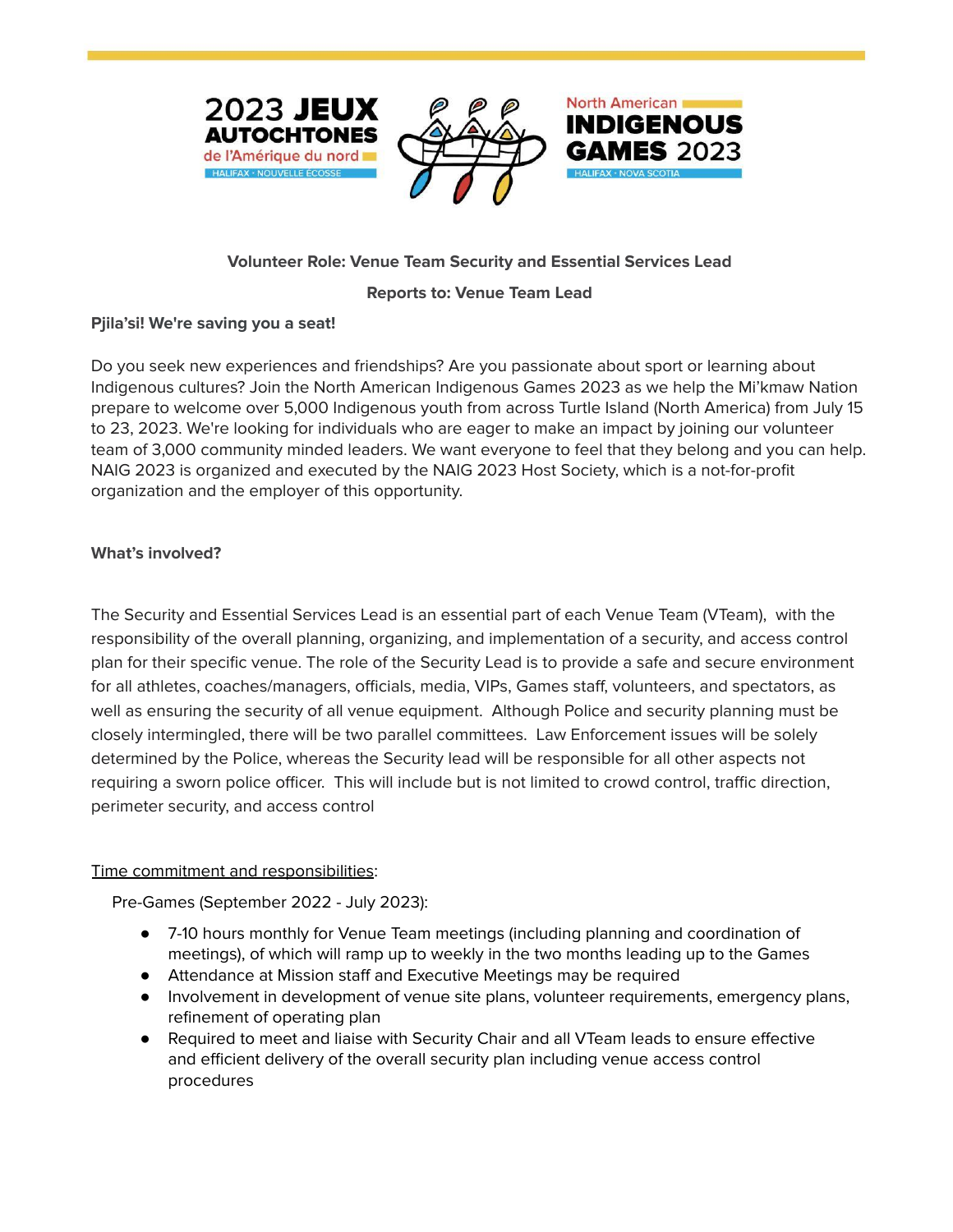- Ensure proper space for Police, contract and volunteer security personnel to allow them to conduct their site duties
- Collaborate with VTeam Lead regarding proper signage of an identified Security Office throughout the venue
- Ensure dedicated telephone availability and access in the Security Office, for outgoing calls only
- Training of venue specific volunteers

Games-Time (July 15-23, 2023):

- Availability for the duration of the Games (including bump-in/out), and for 3-5 days post-Games for assist with Venue decommissioning
- Work with VTeam Lead and Venue Fit-Out & Decommissioning Rep to ensure that the Security Office has adequate power and number of outlets to accommodate specialized equipment.
- Responsible for ensuring that any unoccupied office space within the venue is locked and a dedicated key holder is on site.
- In collaboration with Transportation Lead, Ensure easy accessibility for all emergency vehicles, with the access way clearly marked and obstruction free.
- On-site coordination of venue including: daily security checks, spectator seating, lost/found, and managing all functional area volunteer groups
- Liaise with Venue Fit-Out & Decommissioning team regarding last minute requirements

Expected start date: Fall 2022

## **What skills and qualifications are an asset?**

Above all else, we require that all our volunteers have a desire to support and celebrate Indigenous youth as they pursue excellence in sport.

- Experience in facility crowd management and security positions
- Leadership experience either in volunteer roles or in a workplace setting
- Previous experience working with and directing volunteers
- Demonstrated respect for diversity and inclusion
- Experience leading committees or groups and building a productive and collaborative team
- Ability to communicate in an effective and kind manner both in person and in written formats
- Highly responsive, thoughtful, and forward thinking
- Proven event planning and organizational skills
- Ability to make quick, sound decisions in difficult or stressful situations
- Able to lift up to 30 lbs and spent extended period of time standing (accommodations can be made if required)
- Leadership positions are required to be a minimum of 18 years of age

Ability to speak French or other languages is considered an asset but is not a requirement.

We are looking for Security and Essential Services Leads for both Competition Venues and Accommodations Venues.

## **I'm interested, how do I apply?**

Please send a resume and letter of interest to the Volunteer Services Manager, Alex Cherry at